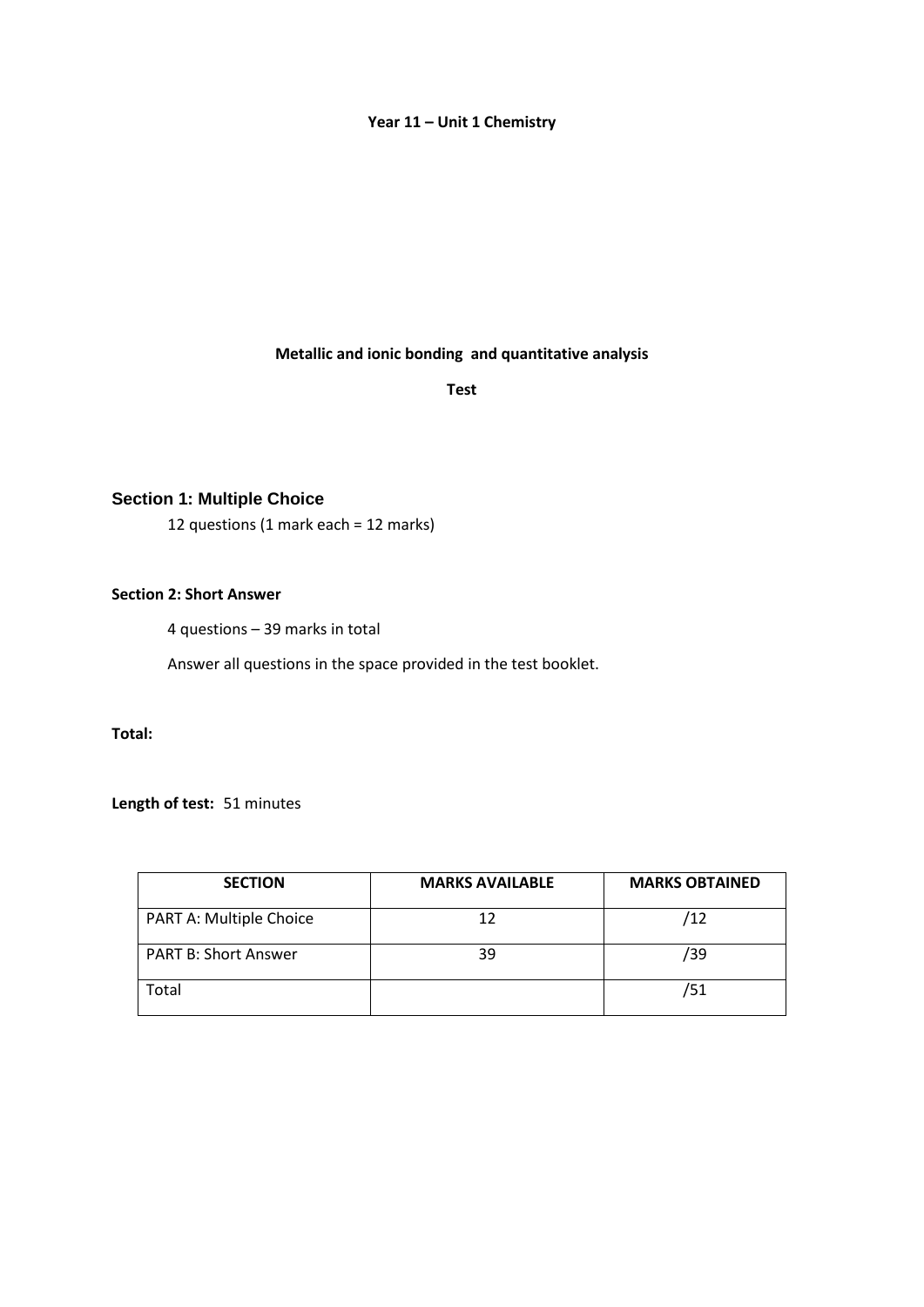# Multiple choice

- 1) An amount of 0.35 mol of  $H_2SO_4$  contains:
	- a. 0.35 mol of hydrogen atoms,
	- b. 2.45 mol of atoms,
	- c. 2.45 mol of  $H_2SO_4$  molecules,
	- d. 0.70 mol of sulphur atoms.
- 2) Carbon dioxide (CO<sub>2</sub>) has a molar mass of 44.0 grams/mol. An amount of 1.81 X  $10^{24}$ molecules of  $CO<sub>2</sub>$ :
	- a. has a mass 44.0 grams,
	- b. contains  $1.81 \times 10^{24}$  oxygen atoms,
	- c. contains 3 mol of oxygen atoms,
	- d. has a mass of 132 grams.
- 3) A pure sample of  $HNO<sub>3</sub>$  is weighed at 6.50 grams. This sample of  $HNO<sub>3</sub>$  most likely contains:
	- a. 1 mol of hydrogen atoms,
	- b. 1.40 grams of nitrogen atoms,
	- c. 4.80 grams of oxygen atoms,
	- d. close to 0.3 mol of oxygen atoms.
- 4) What is the percentage composition, by mass, of KClO<sub>3</sub>.
	- a. 39.2 % Oxygen : 31.9 % Potassium : 28.9 % Chlorine
	- b. 25.2 % Oxygen : 35.9 % Potassium : 39.9 % Chlorine
	- c. 39.2 % Potassium: 31.9 % Oxygen : 28.9 % Chlorine
	- d. None of the above represent the percentage composition, by mass, of KClO<sub>3</sub>.
- 5) An element("X") has two isotopes of atomic mass 23 and 21. The percentage abundance of each isotope is shown on the right. The relative atomic mass of X, in atomic mass units, is:
	- a. slightly less than 21,
	- b. just over 23,
	- c. 22.5,
	- d. 22.0.
- 6) The mass of one atom of sulphur is closest to:
	- a.  $5.32 \times 10^{-23}$  grams,
	- b. 32.0 grams,
	- c.  $3.20 \times 10^{-23}$  grams,
	- d.  $3.20 \times 10^{23}$  grams.
- 7) What property of metals cannot be explained by the metallic bonding model?
	- a. Malleability.
	- b. Ductility.
	- c. Magnetic property
	- d. Conductivity of heat.

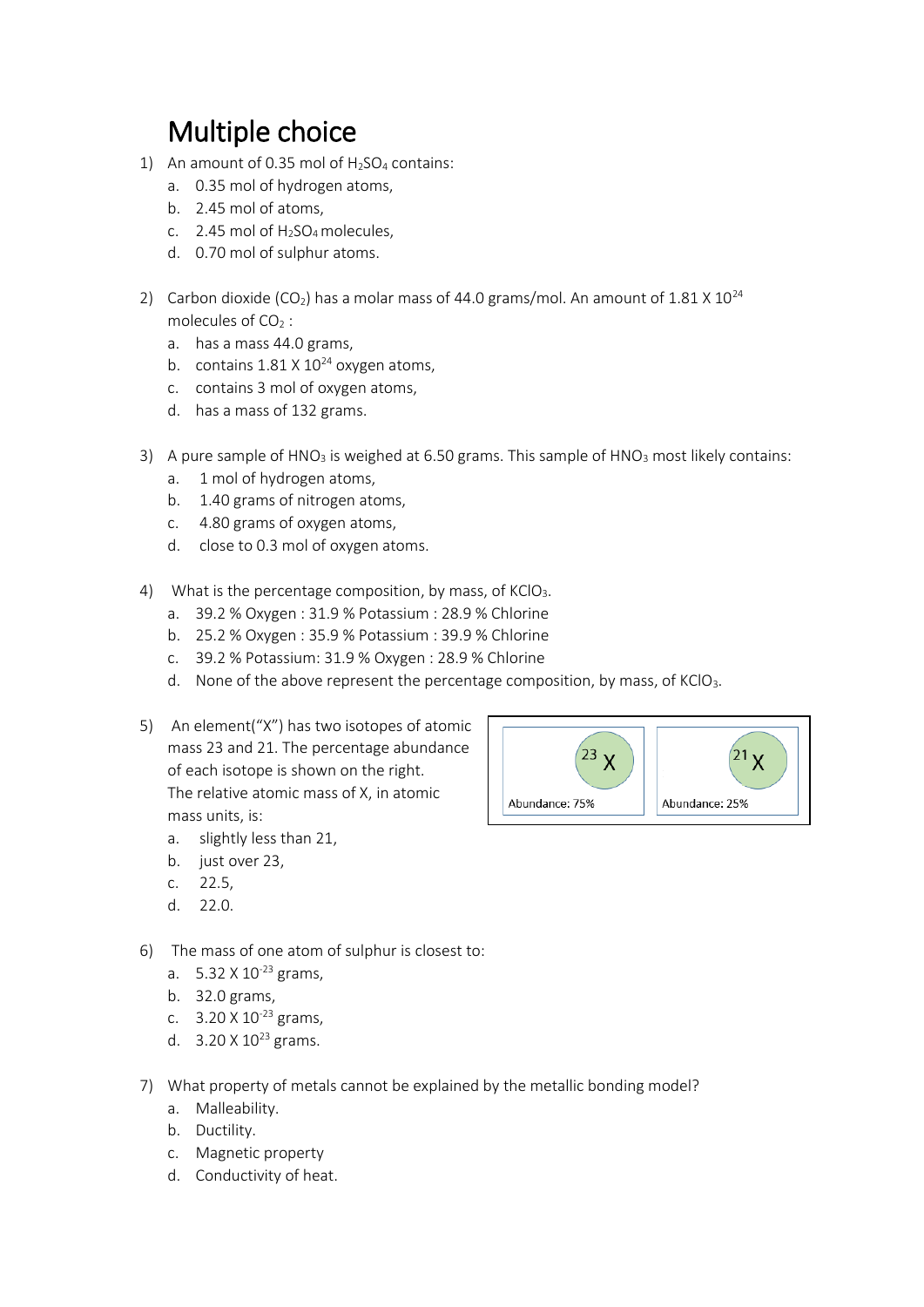The list of properties below relates to questions 8 -10.

- i. Relatively high melting temperatures
- ii. High electrical conductivity in the solid state.
- iii. High electrical conductivity in the liquid state.
- iv. High electrical conductivity in the aqueous state.
- v. Malleable.
- vi. Can be soluble in water.
- 8) What properties are shared between ionic substances and metallic substances?
	- a. i and iii only
	- b. ii, iii and v only
	- c. ii and iii only
	- d. I, vi and iii only
- 9) A substance formed when a metal and non-metal react chemically may have the following properties:
	- a. i, and vi only
	- b. iii, iv and vi only
	- c. i, iii, iv and vi only
	- d. i, iii and vi only

10) Non-directional forces of attraction enable:

- a. ionic substances to exhibit properties I and vi.
- b. metals to exhibit property v only.
- c. metals to exhibit properties ii and vi.
- d. Ionic substances to exhibit property iii only.
- 11) The diagram shows the charge and the size of three different stable ions of metals in the same period of the periodic table. Which statement is most likely correct?



- a. Metal X is most likely to have the highest melting temperature.
- b. Metal Z will most likely react with chlorine to form a compound with the formula  $Z_3C_2$
- c. Metal Y will most likely have the highest structural strength and conductivity.
- d. Metal X will be the most reactive.

12) Iron is mixed with a small amount of carbon to form an:

- a. ionic substance that is lustrous and not brittle,
- b. ionic substance that can conduct electricity in the solid state,
- c. alloy that has properties of both carbon and iron so that it can burn in a furnace to produce  $CO<sub>2</sub>$  and  $H<sub>2</sub>O$ ,
- d. alloy that has different physical properties to pure iron.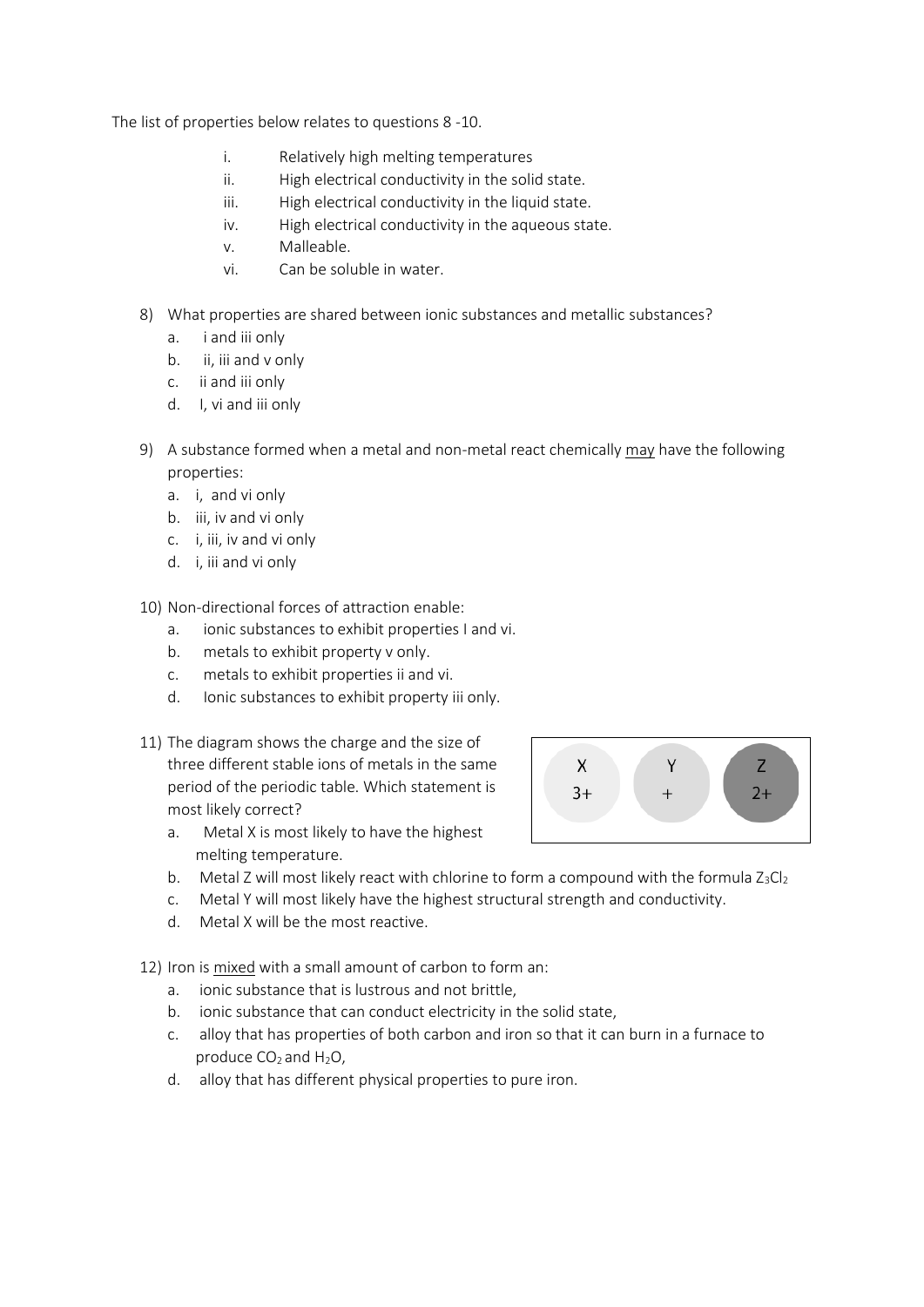# Section B

1. NutraSweet is an artificial sweetener with the following percentage composition, by mass. 57.14% C, 6.16% H, 9.52% N, and 27.18% O.

*All working out must be shown in the space provided for full marks.* 

a. Calculate the empirical formula of NutraSweet

4 marks

b. Find the molar mass of NutraSweet if an amount of 0.25 mol of this substance has a mass of 73.6 grams.

2 marks

c. Find the molecular formula of NutraSweet.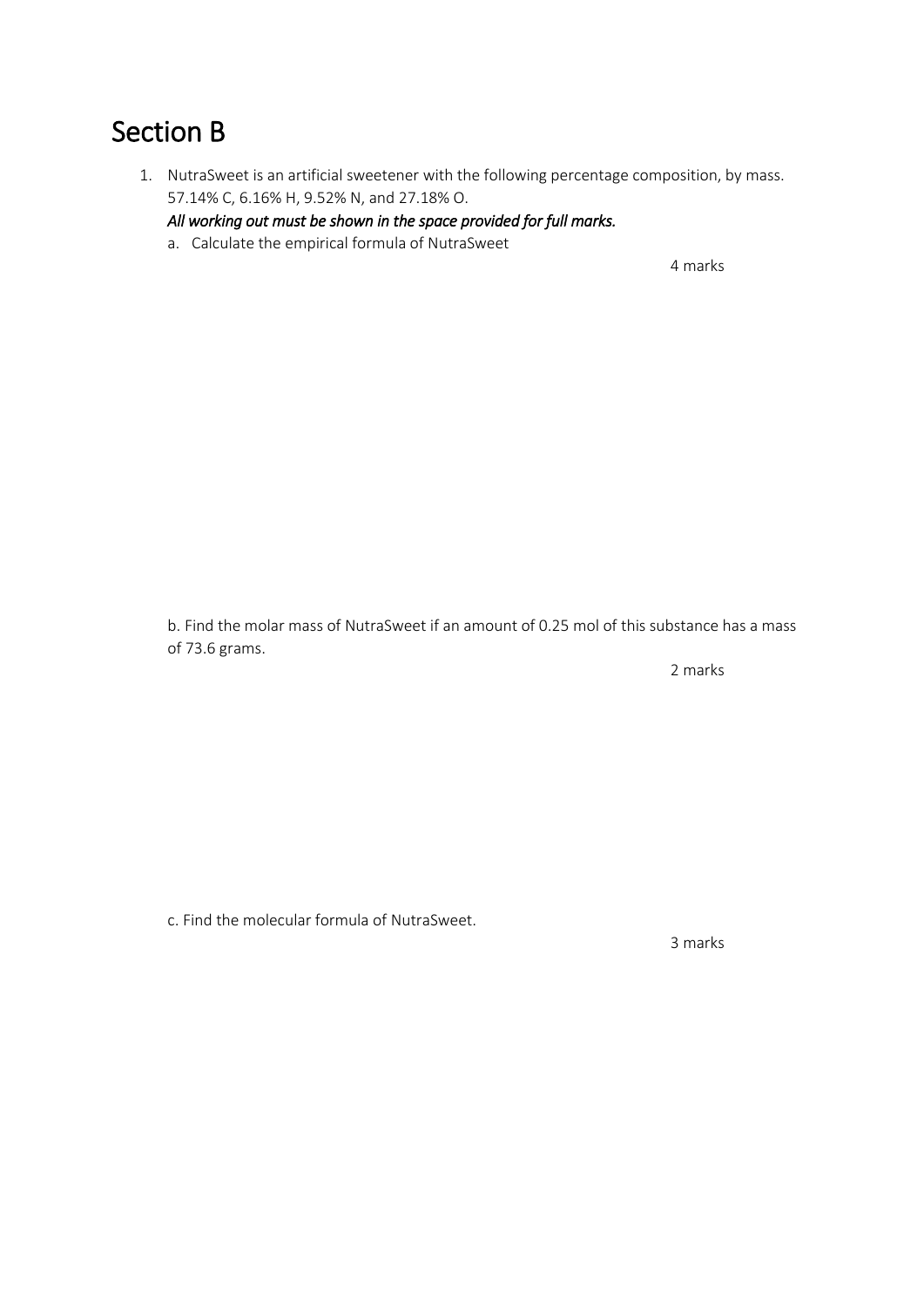2. Using some or all the symbols shown on the right answer the questions below.



a. In the box below draw a detailed and correctly labelled diagram of a small section of the lattice of an ionic substance before and after impact with a hammer. Describe how the substance will respond to the impact.

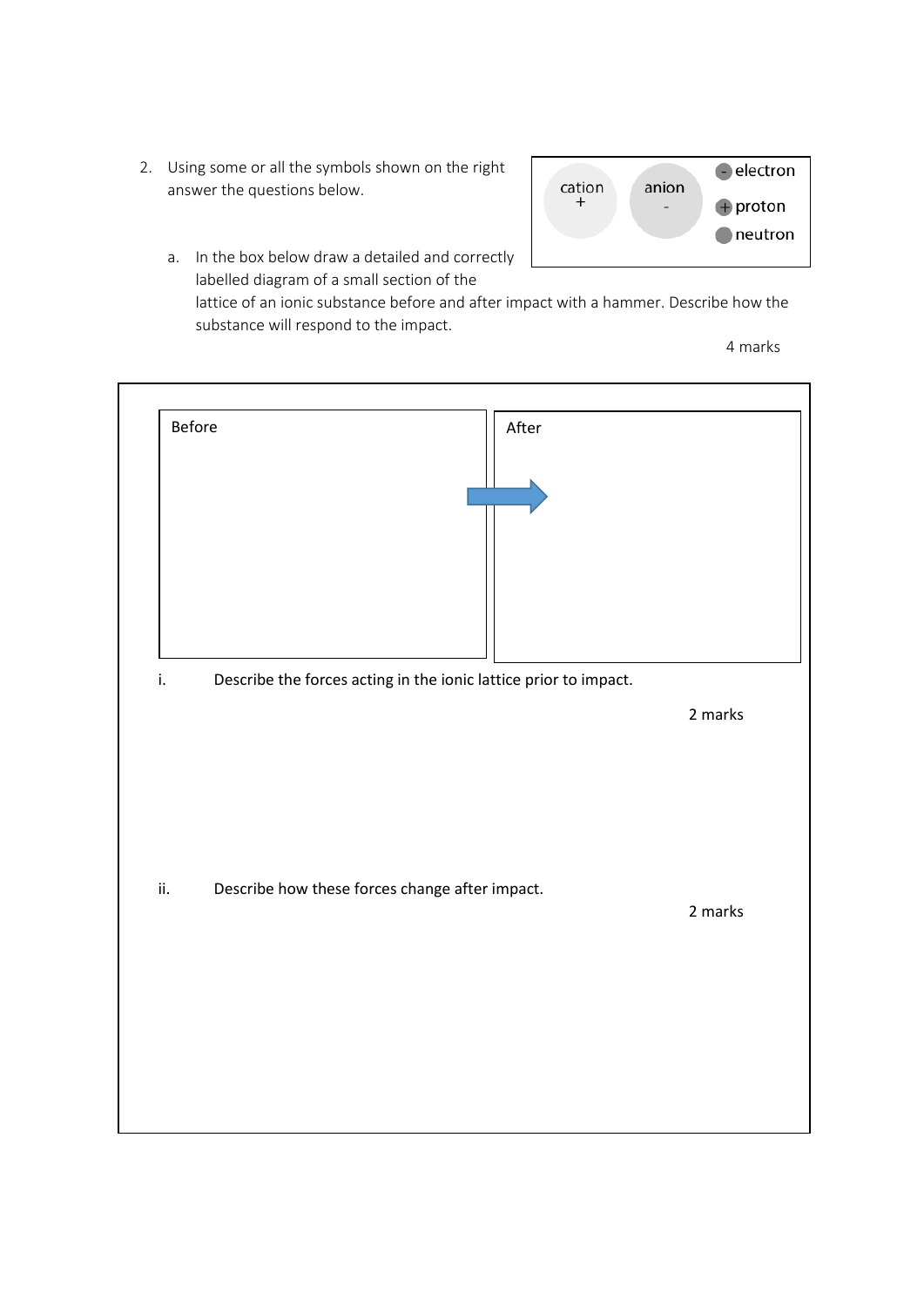b. In the box below draw a detailed and correctly labelled diagram of a small section of the metallic lattice of pure iron before and after impact with a hammer. Describe how the lattice will react to the impact.

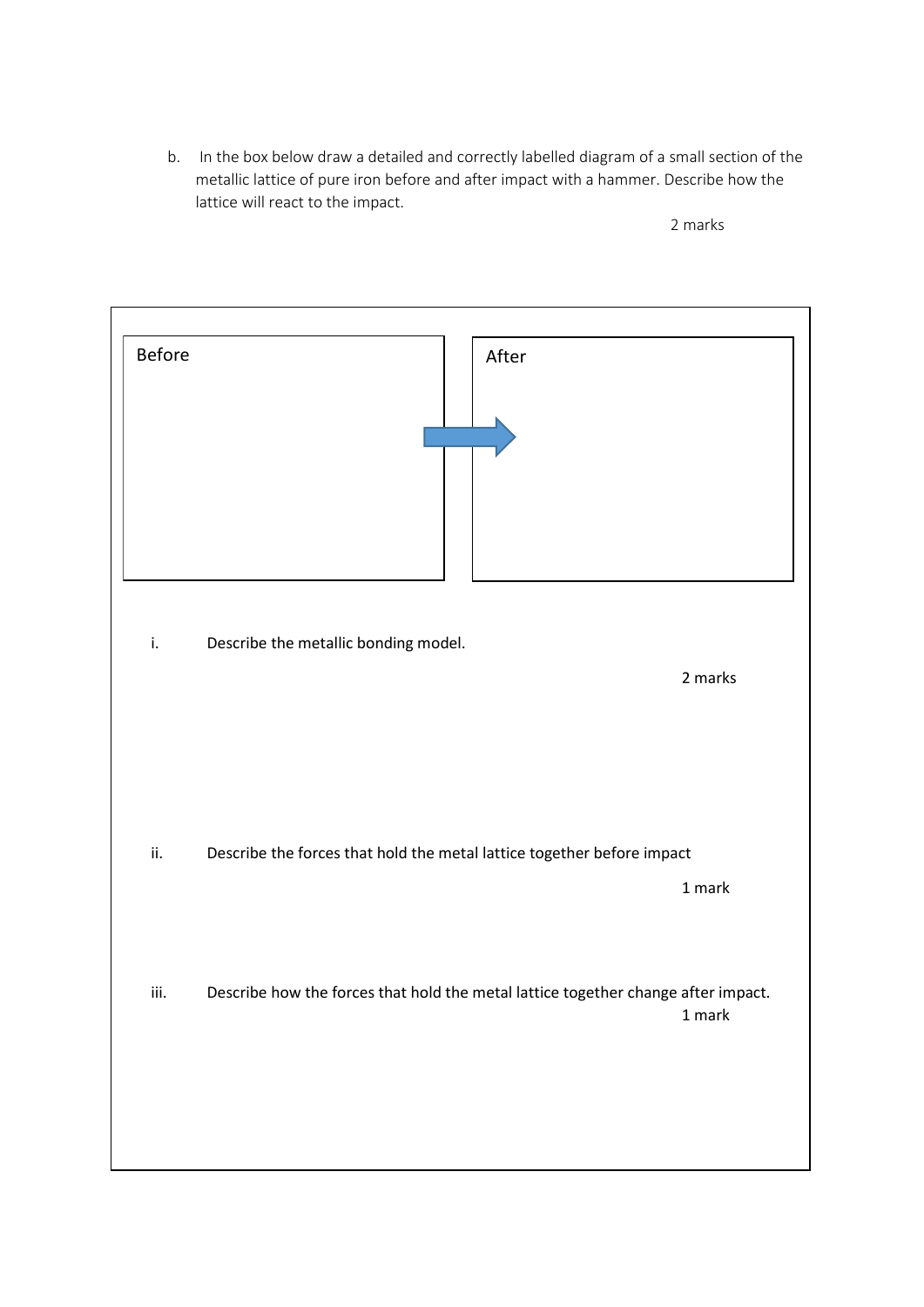- 3. Propane is used to heat up the backyard BBQ. Propane is a gas with the formula  $C_3H_{8.}$ If an amount of 8.80 kilograms of propane is present in the bottle calculate the following.
	- a. The amount, in mol, of propane present in the bottle.

2 marks



b. The amount in mol of atoms present in the bottle.

2 marks

c. Calculate the amount, in grams, of carbon present in the bottle.